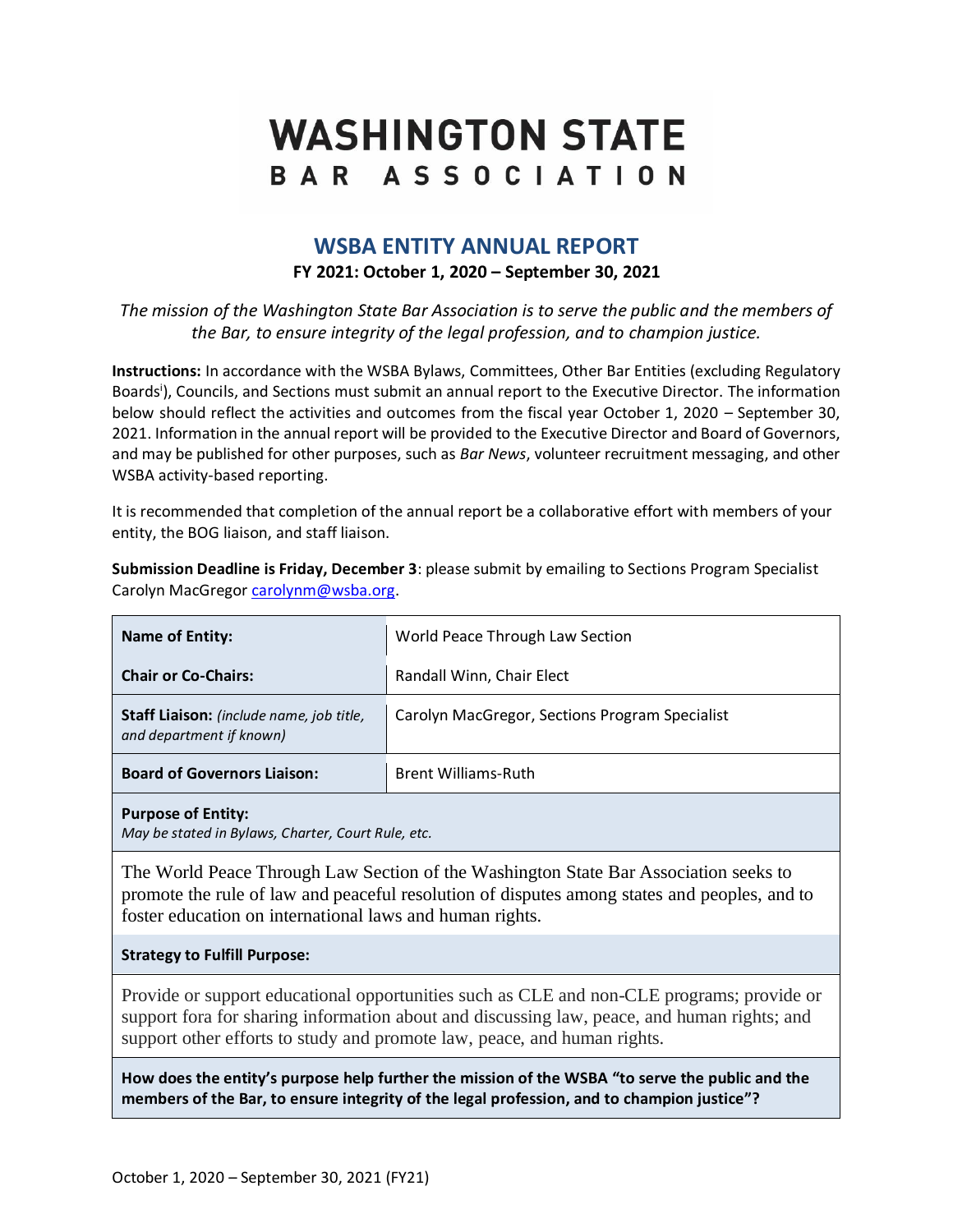Our purpose is to serve the public and members of the Bar by informing and reminding Bar members of the need and the means to protect human rights worldwide through the rule of law.

## **2020-2021 Entity Accomplishments:**

Produced monthly mini-CLE programs, plus a half-day CLE and a full-day CLE; held panel discussions focused on diversity and equity; provided grants to support education as a human right. We also partnered with other WSBA sections (Animal Law, Civil Rights, and International Practice) to produce CLEs that would appeal to those sections as well as ours.

## **Looking Ahead: 2021-2022 Top Goals & Priorities:**

|  | Produce mini-CLEs accessible online |
|--|-------------------------------------|
|--|-------------------------------------|

- **2** Provide information and discussions concerning law, peace, and human rights
- **3** Within the rules of WSBA, support efforts to promote the rule of law, peace, and human rights
- **4** Click or tap here to enter text.
- **5** Click or tap here to enter text.

#### **Please report how this entity is addressing diversity, equity, and inclusion:**

*How have you elicited input from a variety of perspectives in your decision-making? What have you done to promote a culture of inclusion within the board or committee? What has your committee/board done to promote equitable conditions for members from historically underrepresented backgrounds to enter, stay, thrive, and eventually lead the profession? Other?*

We seek input from our entire membership through our listserve. This past year, our Executive Committee intentionally included CLEs and other programs that highlighted populations from, and attorneys serving, underrepresented backgrounds. For example, our June CLE focused on the contributions of minority bar associations in Washington, and we cosponsored a half-day CLE with the Civil Rights Section to examine the war on drugs and its disparate impacts on Black and Brown communities. We held "listen in" panel sessions which focused on impacts on underrepresented communities. We awarded a grant to the nonprofit organization University Beyond Bars, to assist their work of creating educational equity for incarcerated persons.

**Please describe the relationship with WSBA staff and the Board of Governors.**  *For example:* 

- *Quality of WSBA staff support/services*
- *Involvement with Board of Governors, including assigned BOG liaison*
- *Ideas you have on ways WSBA can continue to strengthen/support your entity.*

We've had a good relationship with WSBA staff – they are responsive and professional, and we could not accomplish our goals without them. Our BOG liaison, Brent Williams-Ruth, has been an engaged and supportive member of our executive committee. We also appreciated the BOG's careful consideration of our request to sign onto a national resolution regarding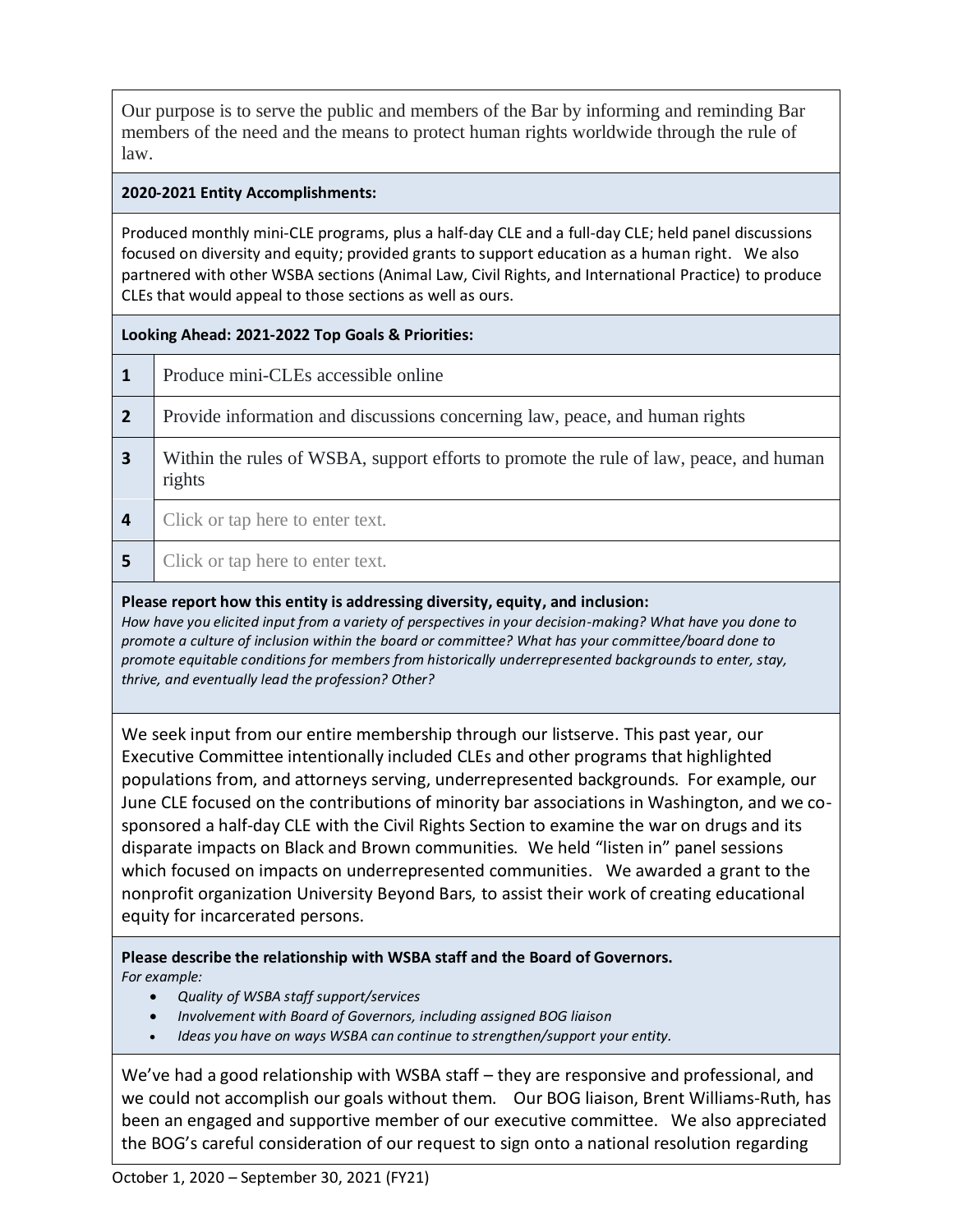detention of immigrant children. We hope that the current level of staff support for sections will continue.

## **SECTIONS ONLY: Please quantify your section's 2020-2021 member benefits:**

*For example:*

- *\$3000 Scholarships, donations, grants awarded;*
- *4 mini-CLEs produced*

| We regularly use<br>our member<br>listserve to advise<br>our members of<br>upcoming events<br>and CLEs. We do<br>not publish a<br>newsletter.                                                                                                      | Newsletters/publications<br>produced                                                     |
|----------------------------------------------------------------------------------------------------------------------------------------------------------------------------------------------------------------------------------------------------|------------------------------------------------------------------------------------------|
| 11                                                                                                                                                                                                                                                 | Mini-CLEs produced                                                                       |
| 2                                                                                                                                                                                                                                                  | Co-sponsored half-day, full-day<br>and/or multi-day CLE seminars<br>with WSBA            |
| Click or tap here<br>to enter text.                                                                                                                                                                                                                | Co-sponsored half-day, full-day<br>and/or multi-day CLE seminars<br>with non-WSBA entity |
| Held "Listen In"<br>sessions on<br>"Environmental<br>Racism" and<br>"LGBTQ and Race"                                                                                                                                                               | Receptions/forums hosted or<br>co-hosted                                                 |
| \$1000 grant to<br>University Beyond<br>Bars to support<br>their educational<br>work with<br>incarcerated<br>populations<br>\$200 grant to<br>Common Good<br>Foundation to<br>support<br>conference on<br>international<br>environmental<br>crimes | Recognitions/Awards given                                                                |
|                                                                                                                                                                                                                                                    | New Lawyer Outreach<br>events/benefits                                                   |
| Signed onto a<br>Resolution by the<br>Center for Human<br>Rights and the                                                                                                                                                                           | Other (please describe):                                                                 |